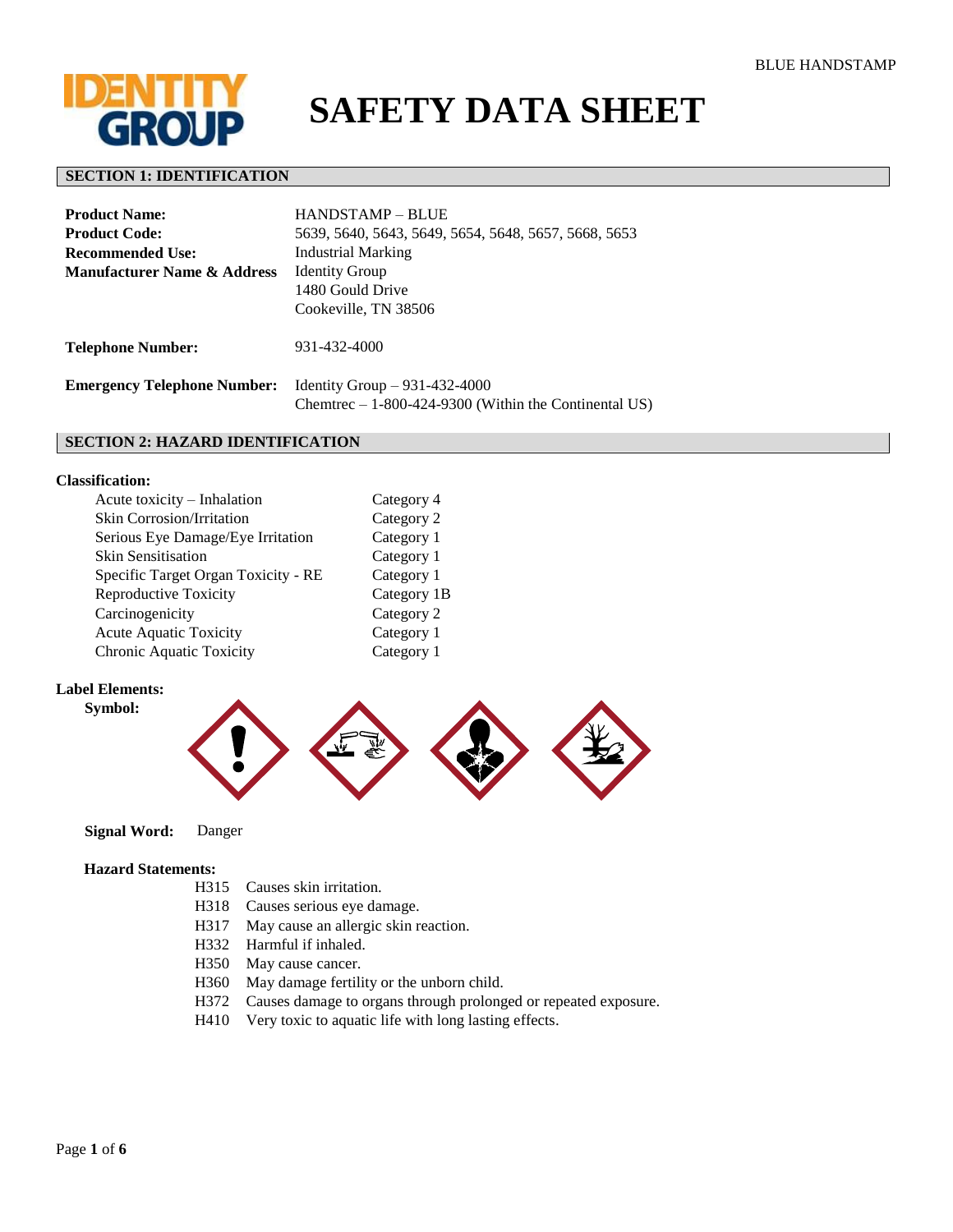# **Precautionary Statements:**

# **Prevention:**

- P201 Obtain special instructions before use.
- P202 Do not handle until all safety precautions have been read and understood.
- P261 Avoid breathing dust/fume/gas/vapors/spray.
- P264 Wash hands/skin thoroughly after handling.
- P270 Do not eat, drink or smoke when using this product.
- P272 Contaminated work clothing should not be allowed out of the workplace.
- P273 Avoid release to the environment.
- P280 Wear protective gloves/protective clothing/eye protection/face protection.

# **Response:**

| $P301+312$                                                    | IF SWALLOWED: Call a POISON CENTER or doctor/physician if you feel unwell.                          |  |
|---------------------------------------------------------------|-----------------------------------------------------------------------------------------------------|--|
| IF ON SKIN: Wash with plenty of soap and water.<br>$P302+352$ |                                                                                                     |  |
| $P304+340$                                                    | IF INHALED: Remove person to fresh air and keep comfortable for breathing.                          |  |
| $P305+351+338$                                                | IF IN EYES: Rinse continuously with water for several minutes. Remove contact lenses if present     |  |
|                                                               | and easy to do-continue rinsing.                                                                    |  |
| P308+311                                                      | IF exposed or concerned: Call a POISON CENTER/doctor.                                               |  |
| P312                                                          | Call a POISON CENTER or doctor/physician if you feel unwell.                                        |  |
| $P332+313$                                                    | If skin irritation occurs: Get medical attention/advice.                                            |  |
| $P362+364$                                                    | Take off contaminated clothing and wash it before reuse.                                            |  |
| P391                                                          | Collect spillage.                                                                                   |  |
| Storage:                                                      |                                                                                                     |  |
| P <sub>405</sub>                                              | Store locked up.                                                                                    |  |
| Disposal:                                                     |                                                                                                     |  |
| P <sub>501</sub>                                              | Dispose of contents/container in accordance with local/regional/national/international regulations. |  |

#### **Hazards Not Otherwise Classified (HNOC)**

No additional information identified.

# **SECTION 3: COMPOSITION/INFORMATION ON INGREDIENTS**

| CAS No.        | Component                                               | Percent       |
|----------------|---------------------------------------------------------|---------------|
| 68603-42-9     | Cocamide DEA                                            | $2 - 4\%$     |
| $111 - 42 - 2$ | Diethanolamine                                          | $0.5 - 1.0\%$ |
| 64742-88-7     | Solvent naphtha (petroleum)                             | 0.024%        |
| 63148-62-9     | Polydimethylsiloxane                                    | 0.012\%       |
| 68609-97-2     | Glycidylether                                           | 0.012\%       |
| 85-68-7        | <b>Benzyl Butyl Phthalate</b>                           | 15-25%        |
| 64742-05-8     | Petroleum Extracts, Light Paraffinic Distillate Solvent | 15-20%        |

# **SECTION 4: FIRST AID MEASURES**

| <b>Inhalation:</b>             | Immediately remove person to fresh air. If breathing has stopped, give artificial respiration. If<br>breathing is difficult, give oxygen by qualified medical personnel only. Seek immediate medical<br>attention/advice.              |
|--------------------------------|----------------------------------------------------------------------------------------------------------------------------------------------------------------------------------------------------------------------------------------|
| <b>Ingestion:</b>              | Seek immediate medical attention/advice. DO NOT induce vomiting. Never give anything by mouth<br>to an unconscious person. If vomiting occurs spontaneously, keep victim's head lowered (forward)<br>to reduce the risk of aspiration. |
| <b>Eve Contact:</b>            | Flush eyes with water for at least 15 minutes while holding eyelids open. When symptoms persist or<br>in all cases of doubt, seek medical advice.                                                                                      |
| <b>Skin Contact:</b>           | Immediately flush with plenty of water, while removing contaminated clothing. When symptoms<br>persist or in all cases of doubt, seek medical advice.                                                                                  |
| <b>Notes to the Physician:</b> | Treat symptomatically.                                                                                                                                                                                                                 |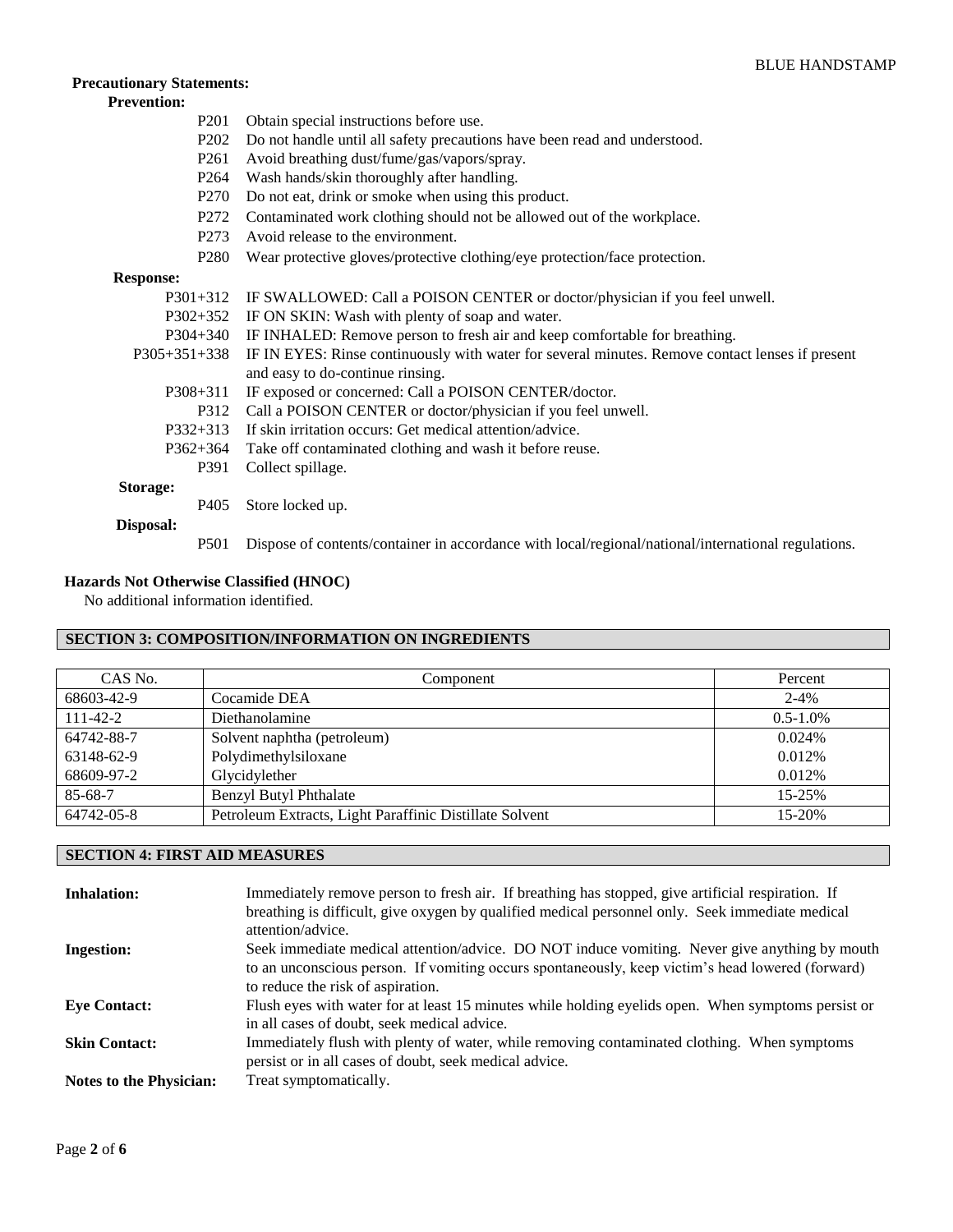# **SECTION 5: FIRE FIGHTING MEASURES**

| Suitable extinguishing media                                                                                       | Dry chemical, foam, carbon dioxide and water fog.                                  |  |  |  |
|--------------------------------------------------------------------------------------------------------------------|------------------------------------------------------------------------------------|--|--|--|
| Unsuitable extinguishing media                                                                                     |                                                                                    |  |  |  |
| Fire hazards/conditions of flammability                                                                            | Not a flammable substance.                                                         |  |  |  |
| <b>Explosion data</b>                                                                                              | Not sensitive to mechanical impact or static discharge.                            |  |  |  |
| Wear protective clothing and respiratory protection (SCBA). Move containers from<br><b>Fire-fighting procedure</b> |                                                                                    |  |  |  |
|                                                                                                                    | fire area if safe to do so. Water spray may be useful in cooling equipment exposed |  |  |  |
|                                                                                                                    | to heat and flame.                                                                 |  |  |  |
| <b>Hazardous combustion products</b>                                                                               | Oxides of carbon and nitrogen, irritating fumes and smoke.                         |  |  |  |

## **SECTION 6: ACCIDENTAL RELEASE MEASURES**

| <b>Personal precautions</b>       | All persons dealing with clean-up should wear the appropriate protective equipment<br>expressed in Section 8. Do not eat, drink or smoke while participating in clean up.                                                              |
|-----------------------------------|----------------------------------------------------------------------------------------------------------------------------------------------------------------------------------------------------------------------------------------|
| <b>Environmental precautions</b>  | Ensure spilled product does not enter drains, sewers, waterways or confined spaces. For<br>large spills, dike the area to prevent spreading.                                                                                           |
| <b>Spill Containment/cleanup</b>  | Contain and absorb spilled liquid with non-combustible, inert absorbent material such as<br>vermiculite or sand, then place absorbent material into a container for later disposal.<br>Notify the appropriate authorities as required. |
| Special spill response procedures | In case of a transportation accident, in the United States contact CHEMTREC at 1-800-<br>424-9300 or International at 1-703-527-3887.                                                                                                  |

# **SECTION 7: HANDLING AND STORAGE**

| <b>Precautions for safe handling</b> | Wear suitable protective equipment during handling. Do not ingest. Avoid contact with skin, |
|--------------------------------------|---------------------------------------------------------------------------------------------|
|                                      | eyes and clothing. Wash thoroughly after handling.                                          |
| <b>Conditions for safe storage</b>   | Store in a cool, dry, well-ventilated area. Store away from incompatibles, temperature      |
|                                      | extremes and out of direct sunlight. Inspect periodically for damage or leaks.              |
| Incompatible materials               | Strong oxidizing agents; strong reducing agents; acids.                                     |
| <b>Special packaging materials</b>   | Always keep in containers made of the same materials as the supply container.               |

# **SECTION 8: EXPOSURE CONTROLS/PERSONAL PROTECTION**

#### **Component Exposure Limits**

| Benzyl Butyl Phthalate 85-68-7         |                                                                                                                                                                                                                             |
|----------------------------------------|-----------------------------------------------------------------------------------------------------------------------------------------------------------------------------------------------------------------------------|
| $5 \text{ mg/m}3 \text{ TWA}$          | ACGIH                                                                                                                                                                                                                       |
| Diethanolamine 111-42-2                |                                                                                                                                                                                                                             |
| $1 \text{ mg/m}3 \text{ TWA}$          | <b>ACGIH</b>                                                                                                                                                                                                                |
| $15 \text{ mg/m}3 \text{ TWA}$         | <b>NIOSH</b>                                                                                                                                                                                                                |
| Solvent Naphtha (petroleum) 64742-88-7 |                                                                                                                                                                                                                             |
| $400 \text{ mg/m}$ 3 TWA               | <b>OSHA</b>                                                                                                                                                                                                                 |
| Appropriate engineering controls       | Use general or local exhaust ventilation to maintain air concentrations below recommended<br>exposure limits.                                                                                                               |
| <b>Respiratory protection</b>          | If the TLV is exceeded, a NIOSH/MSHA-approved respirator is advised. Confirmation of<br>which type of respirator is most suitable for the intended application should be obtained<br>from respiratory protection suppliers. |
| <b>Skin protection</b>                 | Impervious gloves must be worn when using this product. Advice should be sought from<br>glove suppliers.                                                                                                                    |
| <b>Eye/Face protection</b>             | Good industrial hygiene practices should be used when handling this product including<br>preventing eye contact and minimizing skin contact and inhalation.                                                                 |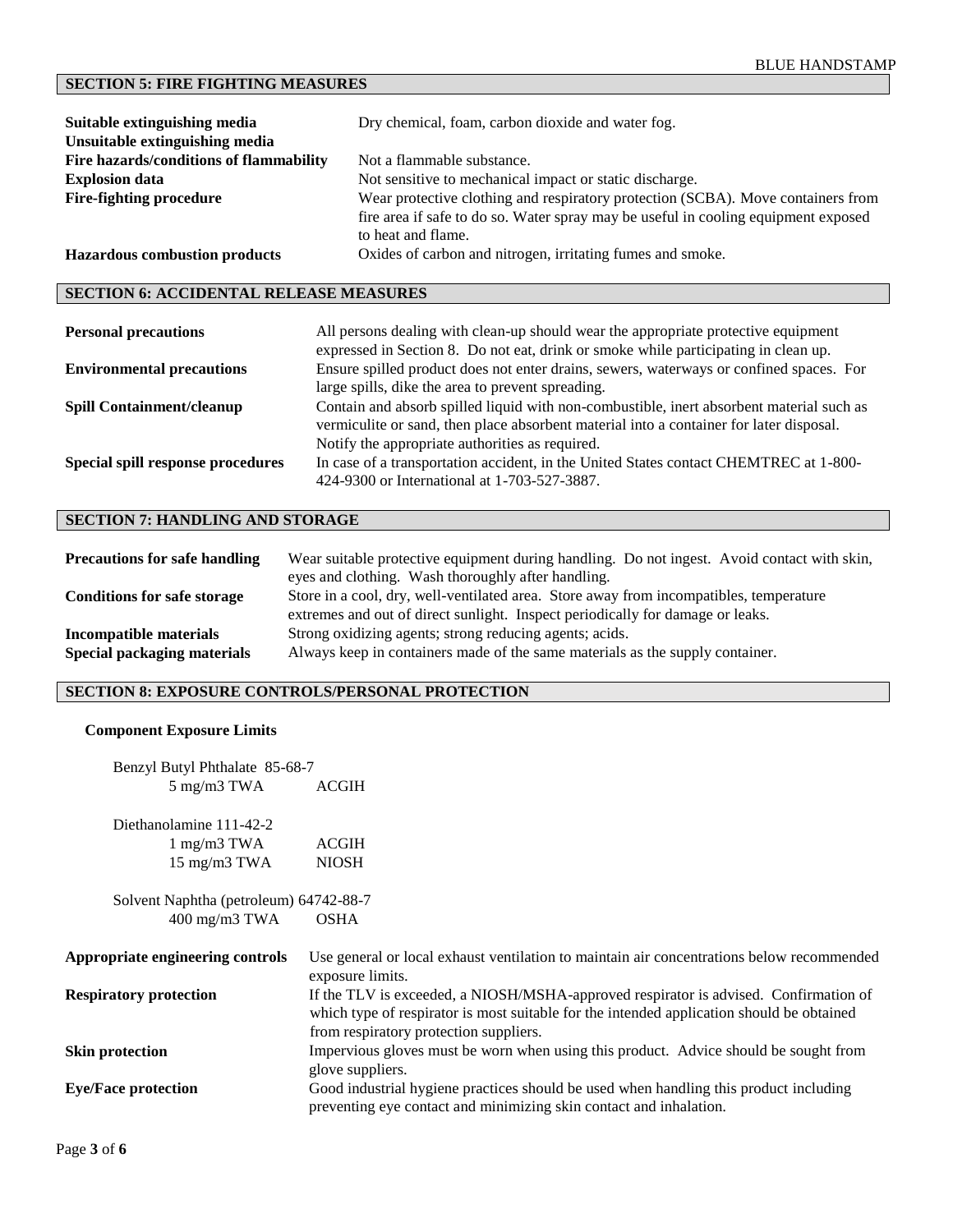#### BLUE HANDSTAMP

**Other protective equipment** As needed to prevent eye contact and minimizing skin contact and inhalation. General hygiene measures Avoid breathing vapor or mist. Avoid contact with skin, eyes and clothing. Do not eat, drink, smoke or use cosmetics while working with this product. Upon completion of work, wash hands before eating, drinking, smoking or use of toilet facilities. Remove and wash contaminated clothing before re-use.

# **SECTION 9: PHYSICAL AND CHEMICAL PROPERTIES**

| <b>Physical state/Appearance</b>             | Gel matrix impregnated with blue ink |
|----------------------------------------------|--------------------------------------|
| Odor                                         | Mild                                 |
| <b>Odor Threshold</b>                        | N/Av                                 |
| Specific gravity                             | 0.9                                  |
| pH                                           | Not applicable                       |
| <b>Initial Boiling point</b>                 | $>300^{\circ}$ F                     |
| <b>Melting/Freezing point</b>                | Not available                        |
| Coefficient of water/oil distribution        | Not available                        |
| Vapor pressure (mm Hg @ $20^{\circ}$ C/68°F) | Not available                        |
| Vapor density $(Air = 1)$                    | Heavier than air                     |
| Evaporation rate (n-Butyl acetate $= 1$ )    | Slower than n-Butyl acetate          |
| Solubility in water                          | Slightly                             |
| % Volatiles (by weight)                      | Not available                        |
| <b>Flash point</b>                           | $>200^\circ F$ , TCC                 |
| <b>Auto-ignition temperature</b>             | Not applicable                       |
| Lower flammable limit (% by vol)             | Not applicable                       |
| Upper flammable limit (% by vol)             | Not applicable                       |
| <b>Flame projection length</b>               | Not available                        |
| <b>Flashback observed</b>                    | Not available                        |
|                                              |                                      |

#### **SECTION 10: STABILITY AND REACTIVITY**

| <b>Reactivity</b>                         | Not reactive.                                                            |
|-------------------------------------------|--------------------------------------------------------------------------|
| <b>Chemical Stability</b>                 | Stable under the recommended storage and handling conditions prescribed. |
| <b>Possibility of hazardous reactions</b> | None are known.                                                          |
| <b>Conditions to avoid</b>                | Avoid heat and open flame.                                               |
| Incompatible materials                    | See Section 7 (Handling and Storage) for further details.                |
| <b>Hazardous decomposition products</b>   | None known; refer to hazardous combustion products in Section 5.         |

# **SECTION 11: TOXICOLOGICAL INFORMATION**

There is no available data for the mixture itself, only for the ingredients. See below for individual acute toxicity data.

#### **Routes of Exposure**

Skin Absorption, Eyes, Ingestion,

| <b>Acute and Chronic Toxicity</b> |                   |                       |     |                                |        |                   |  |
|-----------------------------------|-------------------|-----------------------|-----|--------------------------------|--------|-------------------|--|
| Component                         | <b>CAS Number</b> | Oral LD <sub>50</sub> |     | <b>Dermal LD</b> <sub>50</sub> |        | <b>Inhalation</b> |  |
| <b>Benzyl Butyl Phthalate</b>     | $85 - 68 - 7$     | $20400$ mg/kg         | Rat | $10000 \text{ mg/kg}$          | Rabbit |                   |  |
| Polydimethylsiloxane              | 63148-62-9        | $>5000$ mg/kg         | Rat | $>2000$ mg/kg                  | Rabbit | $>695$ mg/m3      |  |
| Diethanolamine                    | $11-42-2$         | $1600$ mg/kg          | Rat | $12200$ mg/kg                  | Rabbit |                   |  |
| Petroleum extracts Parrafinic     | 64742-05-8        | $5000$ mg/kg          | Rat | $3000$ mg/kg                   | Rabbit | $5 \text{ mg/L}$  |  |

#### **Skin Corrosion/Irritation**

Some components of this product are skin irritants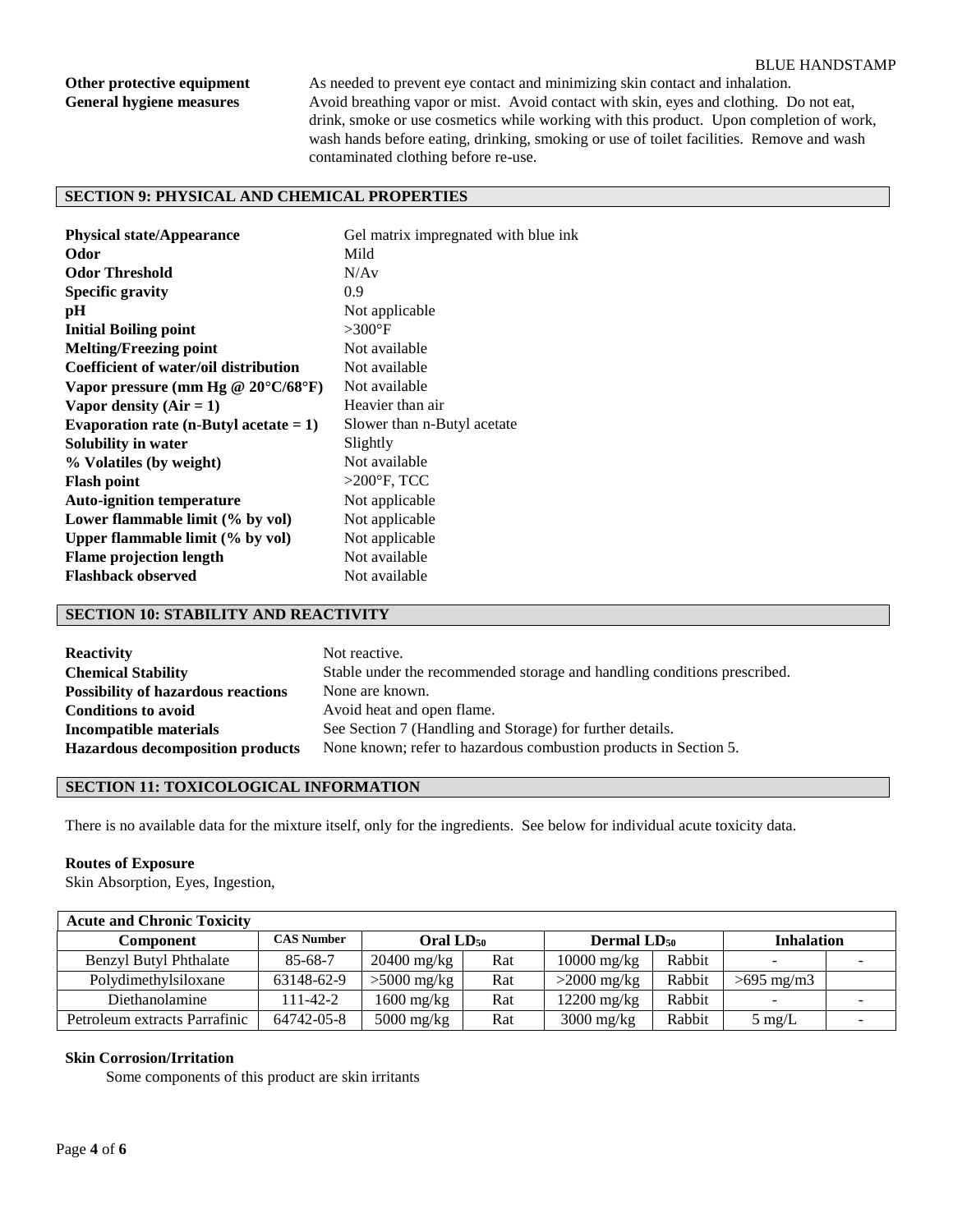#### **Serious Eye Damage/Irritation**

A component of this product is an eye irritant.

#### **Sensitization**

May cause skin sensitization

#### **Germ Cell Mutagenicity**

No data available

#### **Carcinogenicity**

One or more of the components are listed as carcinogens by NTP, IARC, or OSHA

#### **Reproductive/Developmental Toxicity**

One or more of the components are known reproductive toxicants.

## **Specific Target Organ Toxicity**

Single Exposure No data available Repeated Exposure No data available

#### **Aspiration Hazard**

The mixture does not pose an aspiration hazard

#### **SECTION 12: ECOLOGICAL INFORMATION**

# **Ecotoxicity No data is available on the mixture itself.**

| Component                     | <b>Toxicity to Fish</b>         | <b>Toxicity to Invertebrates</b> | <b>Toxicity to Algae</b> |
|-------------------------------|---------------------------------|----------------------------------|--------------------------|
| <b>Benzyl Butyl Phthalate</b> | $10.0 \,\mathrm{mg/L}$ 96hr (L. | $1.1 \text{ mg/L}$ 48hr          | $0.4 \text{ mg/L}$ 96hr  |
|                               | macrochirus)                    |                                  |                          |
| Paraffinic Distillate Solvent | $1000 \text{ mg/L}$ 96hr        | $35.9 \text{ mg/L}$ 48hr         | $1808 \text{ mg/L}$ 96hr |
| Glycidylether                 | $5000 \text{ mg/L}$ 96hr        | $7.2 \text{ mg/L}$ 48hr          | 843 mg/L 72hr            |

#### **Persistence**

No data available on the mixture.

#### **Bioaccumulative potential**

No data available on the mixture.

#### **Mobility in Soil**

No data available on the mixture.

#### **Other Adverse Effects**

Not determined.

#### **SECTION 13: DISPOSAL CONSIDERATIONS**

Disposal Instructions Dispose of in accordance with federal, provincial and local waste regulations. Avoid release to the environment.

#### **SECTION 14: TRANSPORTATION INFORMATION**

| <b>DOT</b>              | This material is not regulated |
|-------------------------|--------------------------------|
| UN Proper Shipping Name | This material is not regulated |
| <b>Hazard Class</b>     | N/A                            |
| UN Number               | N/A                            |
| Packing Group           | N/A                            |
| Marine Pollutant        | Yes                            |